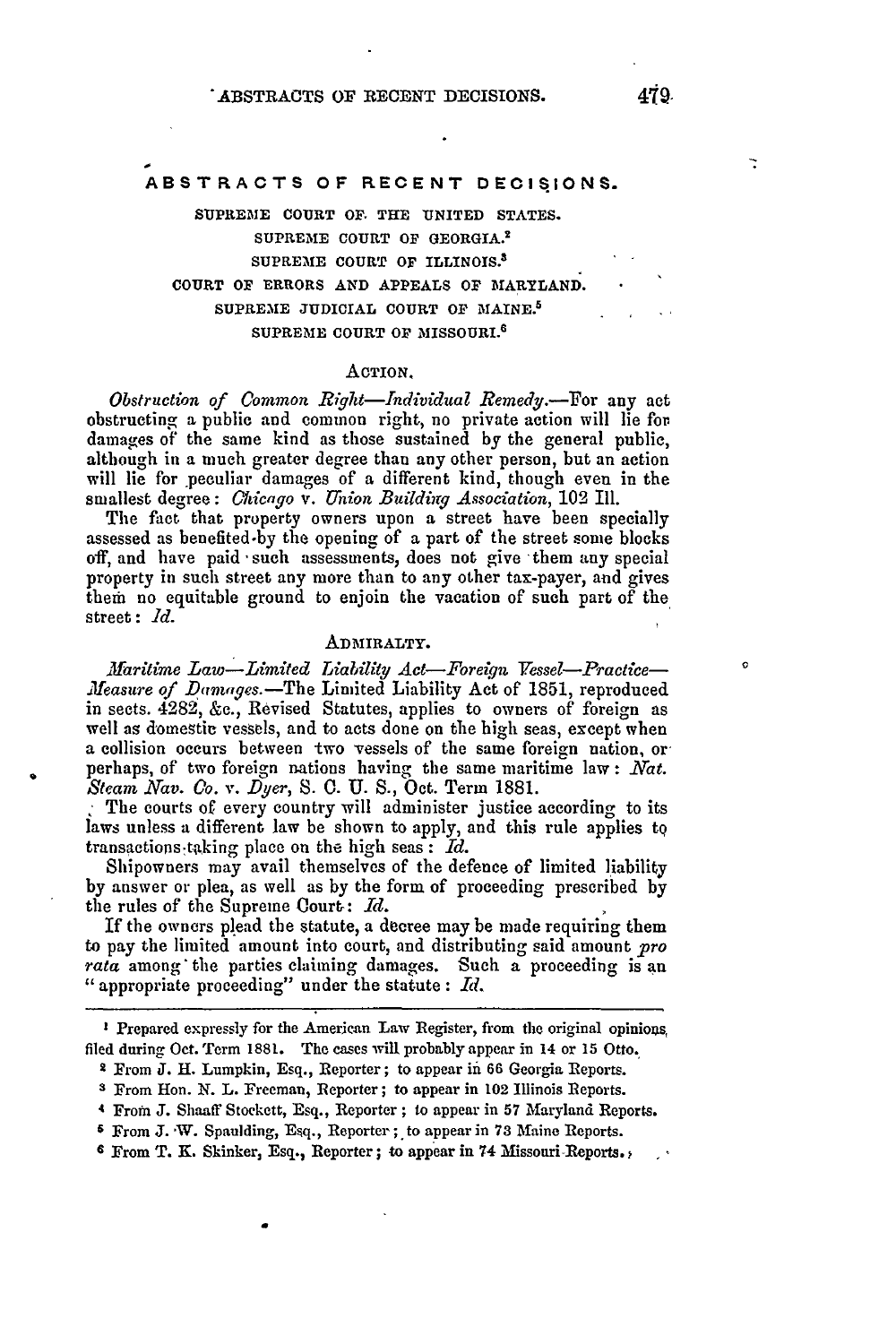It is *hot* necessary for the owners to surrender the ship. They may plead their immunity, and abide a decree for the value of the ship and freight : *Id.*

The 'rule of damages for goods lost on the high seas is their value at the place of shipment, with all charges of lading, insurance and transportation, and interest at the rate of six per cent. per annum, but without allowaince for anticipated profits. If the goods had no market value at the place of shipment, other means of ascertaining their value may be used, such as their usual price at the port of destination, with a fair deduction for profits and charges **:** *Id.*

### ADVANCEMENT.

*Declarations of* Parent.-Loose declarations of a parent, that **h.** intended an existing debt should be an advancement, not substantiated by writing, nor made to the child, nor assented to by him, nor accompanied by any act, are not sufficient to destroy a debt secured by a legal instrument in full force, and to change it into a gift by way of advancement, whether offered by the son to defeat the recovery of the debt, or by the representatives of the parent against the son to defeat his claim to a distributiie share: *Harley. v. Harley,* **57 Md.**

# ATTACHMENT. See *Partnership*.

*Garnishment- Foreign Corporation - Common Law - How far adopted.-A* foreign corporation doing business and having property in this state, is liable to garnishment,' the same as a domestic corporation, and service of process may rightfully be made on its agent in this state : *Hannibal and St. Joseph Railroad Co.v. Crane*, 102 Ill.

The courts of this state are not required by our statute adopting the common law of England, to -enforce local customs of that realm, as it does not prescribe local customs and statutes as a rule of action in this state. On the contrary, they are excluded : *Id.*

### BILLS **AND** NOTES.

*When Contract under Seal.-In* order to make a note **a** contract under seal, it must- be recited to be so in the body thereof; the mere addition of a scroll after the signature is not sufficient : *Shrine v. Lewis,* 66 Geo.

# CONFIRCT OF LAWS.

*Municipal Bonds-dudgment of Federal* Court.--When a county court, acting in obedience to a mandate from the federal court and in conformity with the laws of the state authorizing the levy of taxes to pay county indebtedness, has levied a tax for the purpose of paying a judgment of the federal court against the county, the state courts will not interfere to prevent its collection, on the ground that bonds on which the judgment was rendered were void. The judgment of the federal ci)urt will be held conclusive of their validity: *The State v. Rainep,* 74 Mo.

'The state courts will respect as valid a judgment of a federal court against a county on its bonds, notwithstanding the same bonds are held by the-state courts to be void: *.d.*

480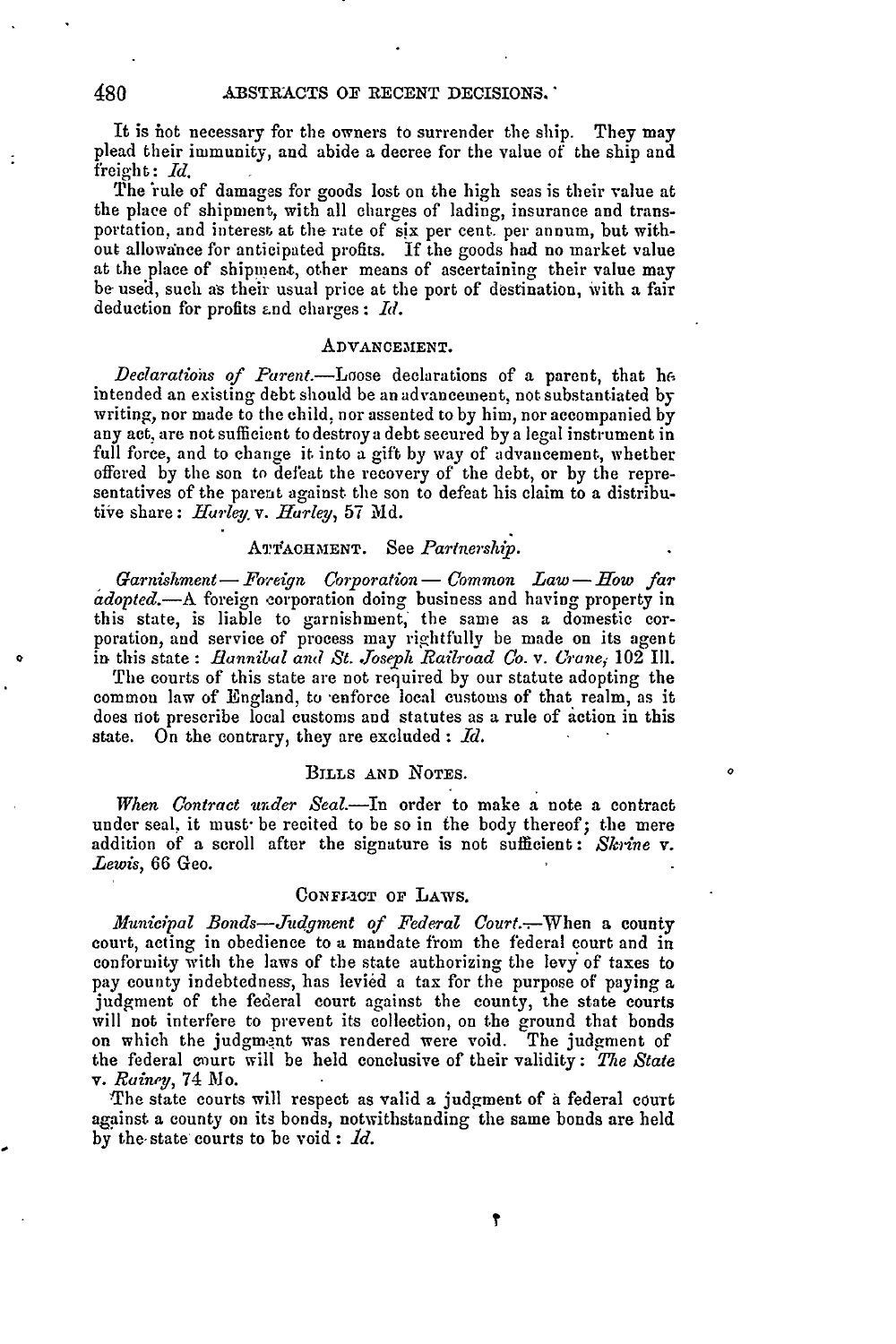When the legislature has clothed a municipal corporation with the right to levy taxes to pay debts, any court having jurisdiction to enforce the payment of a debt, may, by mandamus, compel the corporate authorities to levy a tax in conformity with the mode prescribed, and to the extent of the power conferred by law; but beyond this no court can go : *Id.*

### **CONSTITUTIONAL** LAW.

*Charter* **of** *Unporation-Reservation of Right of Repeal-Grant of same Franchdses to New Corporation.-After* the passage of a statute enacting that every act of incorporation thereafter passed, shall be subject to repeal at the pleasure of the legislature, the right of repeal becomes part of every subsequent act of incorporation : *Greenwood v. Thion Freight Railroad Co., S.* **C. U. S.,** Oct. Term 1881.

After such repeal a corporation can originate no new transactions dependent solely on the power conferred by the charter and which could not be exercised by unincorporated private persons : *Id.*

The rights of the shareholders to the real and personal property acquired by the corpordition, and rights of contract and choses in action are not destroyed by such repeal, and if the legislature has provided no specific mode of enforcing such rights, the courts will do so by the means within their power: *Id.*

So far **as** the prope-ty or franchises of the old corporation were necessary to the public use, the legislature could authorize a new corporation to take them on making due compensation therefor : *Id.*

A statute which, under a reserved right, repeals an act of incorporation and creates a new corporation with similar powers, the use of which requires the exercise of eminent domain, is not unconstitutional if it provides for compensation for the property of the extinct corporation so taken by the new one: *Id.*

#### CONTRACT.

*Judicial Sale--Agreement not to Bid.*--Property of S. was levied on and advertised for sale. M. agreed that if S. would permit him to buy it at the sheriff's sale, and would not have the price run up on him, he would buy and would pay to S. the difference.between the price paid at the sale and \$1000, which S. claimed to be a fair valuation. Relying on this S. made no effort to pay the  $f_i$   $fa$  or stop the sale, as he could otherwise have done. M. bought for \$625. S. sued for the balance to complete the **\$1000.** *Held,* that the contract was founded ton a sufficient consideration **:** *Matthews v. Starr,* 66 Geo.

Such a contract was not illegal : *Id.*

If the proposed purchaser desired to annul the contract, it was incumbent on him to have given notice to the defendant in the  $f_i$ .  $fa$ . in ample time for him to have made other arrangements : Id.

#### OORPORATION.

Limitation *on Power* to *issue Stock-Rights and Liabilities of Holders of Unauthorized Stock-Agreement between Company and Stockholders.-Where* the amount of the capital stock of a corporation is limited by charter, all stock issued in excess of the limit is void: *Scovill v. Thayer,* **S. C. U. S.,** Oct. Term 1881.

VOL. XXX.-61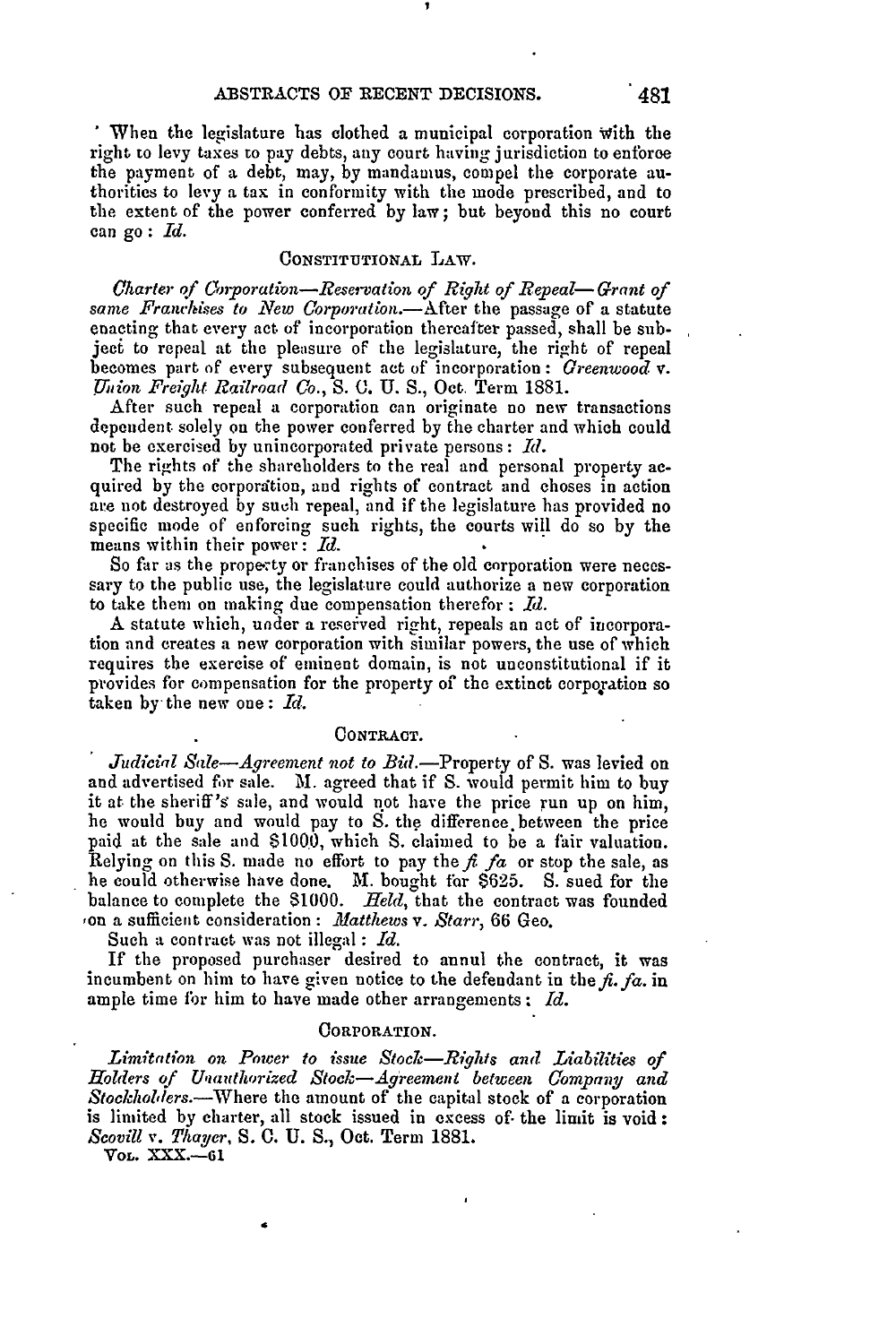<sup>6</sup> A nolder of such stock is not entitled to any of the rights'or subject to any of the liabilities of a holder of'authorized stock: *Id.*

After partial payments on stock the company agreed with its stockholders that no further assessments should be made, and issued to them, full paid certificates. In an action by the assignee in bankruptcy of the corporation against the stockholders to recover their unpaid subseriptions, *held,* that the. agreement was void as to creditors, but that before the action could be maintained some proceeding in the interest of creditors to set aside the agreemeut and to make an assessment was necessary : *lId.*

**Suit for Benefits-- Conclusiveness of Decision of Corporation under** *.By-laws.-The* by-laws of the appellant (of which the appellee's intestate was a member), provided that whenever a member had cause of complaint on' questions which related to his enjoyment of benefits, he should seek redress fiom his tribe, and if against him, on appeal from its decision to the Grind Tribe of Maryland, and on that to the Grand Tribe of the United States, and should he neglect to pursue such course, and should bring suit in a tribunal outside the order, he would be subject to expulsion. It appeared that the appellee's intestate pursued the course prescribed, and his claim having been decided against him, originally and on the appeals, he brought this suit to recover back sick benefits from the appellant. *Held*, that the proceedings mentioned being specially pleaded and relied upon as a bar to this action, were 6onclusive against the appellee's right to recover: *Osceola Tribe* v. *Schmidt,* 57 **Md.**

### **CRIMINAL** LAW.

*Right to be present at Trial—Waiver of.*—The constitutional right of a prisoner to appear and defend in person and by counsel, to demand the nature and cause of the accusation, and to meet the witnesses face to face, is conferred for the protection and benefit of one accused of crime but, like many other rights, it may be waived **by** him : *Sahlinger v. People,* 102 Ill.

So where a prisoner, after his trial has begun, voluntarily abandons **ihe** court room, and refuses to appear, he will be regarded as having waived a right which is guaranteed to him, and the court is under no obligation to stop the trial, but may proceed in his absence to final judgment. He will not **be** allowed to take advantage of his, own fault: *Id.*

*Murder-Intoxication-Effect on question of Degree-Reducing Charge to Writing.*—Under a statute establishing degrees of the crime of murder, and providing that wilful, deliberate, malicious and premeditated killing shall **be** murder in the first degree, evidence that the accused was intoxicated at the time of the killing is competent for the consideration of the jury upon the question whether he was in such a condition of mid as to be capable of deliberate premeditation : *Hoft .' People, S.* **C. U. S.,** Oct.-Term **1881.**

*-Vonf4ssion. obtained by Artlfice.-,A* confession not induced by promises ar threats is admissible in evidence, notwithstanding it was obtained by artifice pract sed.upon the prisoner by the, officer having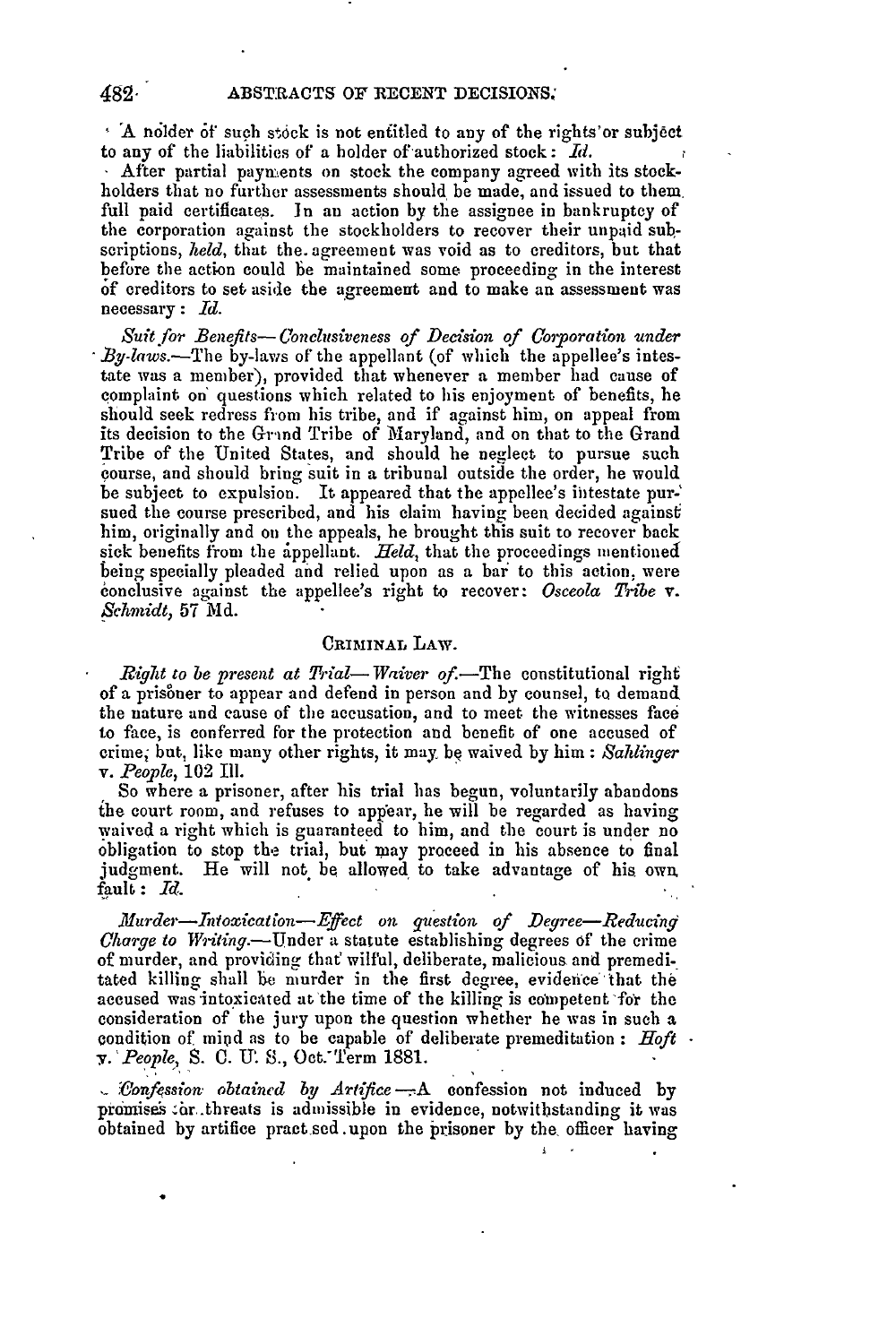him in charge, and, when, properly corroborated, will sustain a conviction: *State* v. *Phecps,* 74 Mo.

#### **DAMAGES.**

*Railroad Employee-Negligene.-An* employee of a railroad com, pany who has been injured by its negligence without fault on his part, may recover general dimages on account of pain, physical injury and general depreciation of power to labor, although no proof of the value of his services as such employee or in other business may be made *Georgia Southern Railroad v. Neal,* 66 Geo.

*Contract for Sale of Seed.-In* an action by a purchaser of seed agaipst the vendor on the latter's warranty, no fraud being alleged, the measure of damages is the purchase-money with interest and the expense of hauling the seed, preparing the land, sowing, **&c.,** but plaintiff cannot recover for prospective profits on the land planted with the seed : *Butler v. Moore*, 66 Geo.

# **DEBTOR AND CREDITOR.**

*Voluntary Conveyance-Subsequent' Creditbrs- Burden of P.roof.-* **A** voluntary conveyance made by a party solvent at the time. may be impeached and set aside **by** subsequent creditors, provided it be executed with the intention and design to defraud those who 'should thereafter become his creditors. Where such fraud is charged, the fraudulent purpose will not be presumed, but must be proved. The *onus* rests on the parties assailing the deed to establish the fraudulent intent by satisfactory proof: *Ingram v. Heather*, 57 Md.

### EMINENT DOMAIN.

*City--Change of Grade--Obstruction of Street.*--Where a city under statutory authority constructed a viaduct or bridge on a public-street, near its intersection with another street, thereby cutting off access ta the first-named street from the plaintiff's house and lot over and, along the street intersected, except by means of a pair of stairs, whereby the plaintiff's premises fronting on the latter streqt and near the obstruction were permanently damaged and depreciated in value, by reason of being deprived of stich access, it was *held,* the city was liable **to** the plaintiff in damages for the injury: *Rigney v. Gity of Chicago,* 102 11.

# **EQUITY.**

*Jurisdiction-Bill to quiet Title.-The* rule that a bill to quiet title and remove a cloud upon a party's title to land, lies only where the complainant is in possession of the land, or where he claims to be the owner and the land is vacant and unoccupied, applies only where the object of the bill is purely to remove a cloud from the title, and not where the. primary relief sought is upon other and well established grounds, and the removal of' the cloud is prayed only as 'an incident to that relief. The rule has no application where a deed is sought to be set aside upon t'he ground of fraud **:** *.Booth v. Wiley,* 102 Ill.

# **ERRORS AND APPEALS.**

Amount in Controversy-Separate Liability of Joint Litigants.—The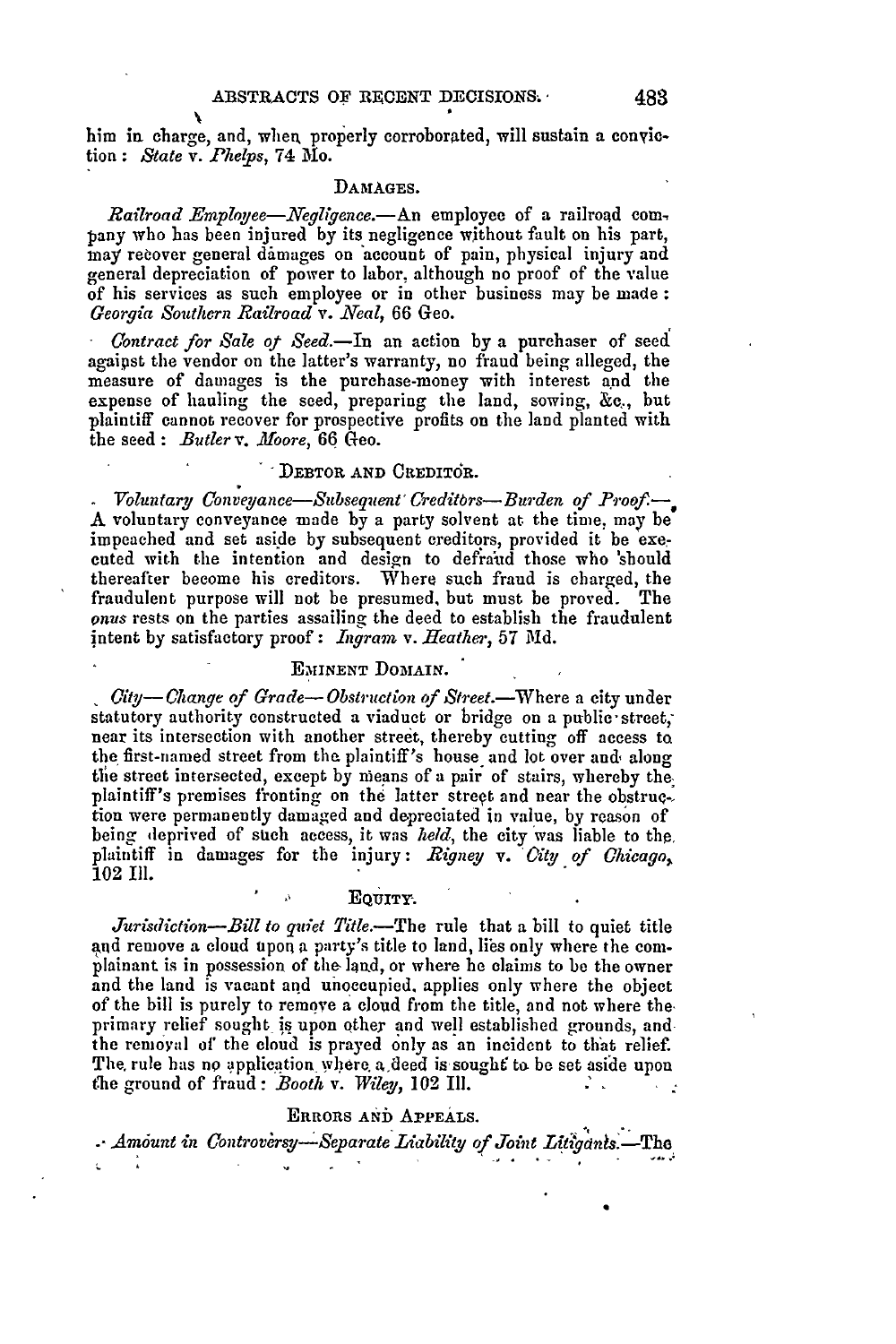Supreme Court has no jurisdiction of an appeal by property holders from a decree refusing an injunction against the collection of assessments against their properties, to pay a claim of 871,623 against the district in which they resided, it appearing that although their petition for the injunction was joint, no one petitioner was assessed at over \$2500, and that there was no joint liability **:** *Russell v. Stansell, S.* **0.** U. *S.,* Oct. Tern 1881.

#### EVIDENCE.

*Duplicate* Contract.--Where a contract is executed by the parties thereto in duplicate or triplicate form. they are all originals and primary evidence; and it does not require, in order to introduce one of the duplicates as evidence, that notice should be given to produce the other: *Totten v. Bucy*, 57 Md.

*Opinion as to Mental CaPacity-Employees.-Non-experts* must state grounds and facts sufficient to justify the expression of an opinion, and the reasons fbr it, respecting mental capacity: *.Kerby v. Kerby,* 57 **Md.**

Persons in the service of one alleged to be infirm in mind, and fre-%uently or constantly about such person, and having business dealings together, are competent to express an opinion respecting the mental condition of such person: *Id.*

### EXECUTORS AND ADMINISTRATORS. See *Surety.*

*Fdilure to Account-Interest.-Where.an* administrator has used the funds of his intestate in his own business, rendering no account thereof, he is properly charged with compound interest thereon at ten per cent. *Camp's Creditors v. 6Omp's Administrator,* 74 Mo.

The failure to account raises the presumption of such use of the money: *1d.* 

### **FIXTURES.**

*Rights of Mortgagee.-Fixtures* actually or constructively annexed to the realty, after the execution of a mortgage of the real estate become a part of the mortgage security, and, while the mortgage is in force cannot be removed or otherwise disposed of by the mortgagor or by one claiming under him, without the consent of the mortgagee: *Wight* v. *Gray,* 73 Me.

#### **GARNISHMENT.** See *Attachment.*

### GIFT.

*Donatio causa mortis-Bank Check.*-To constitute a valid *donatio causa mortis,* there must **be** actual delivery of the subject of the gift in the lifetime of the donor. Delivery to an agent with directions to him to deliver to the donee after the death of the donor, and if he should recover, then to return the property to the donor, is insufficient-: *Walter v. Ford,* 74 Mo.

Whether a bank check can be the subject of a *donatio causa mortis,* quære ? *Id.* 

#### **HUSBAND AND** WIFE.

Action for Slander of Wife-How brought.-An action for slanderous words spoken of a wife must be brought by the husband and wife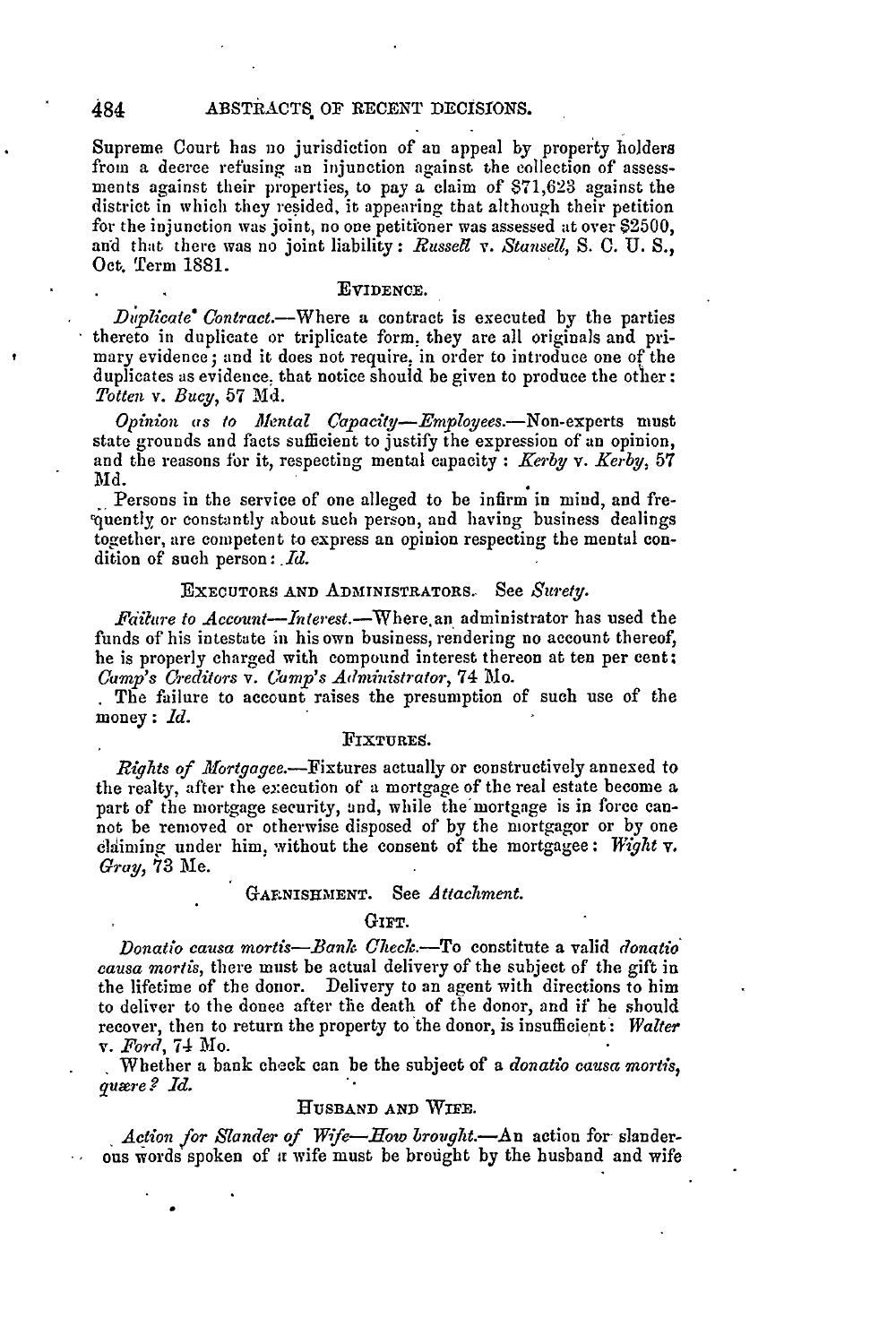jointly; and the claim for damages must be made in behalf of them, as plaintiffs: *Newcomer v. Kean*, 57 Md.

#### **INFANT.**

*Contract-Rescission of-Trover-Agent.-If* minors having in their possession the consideration received by them upon the sale and delivery of their goods and chattels, desire to return the same to the party contracting with them and rescind the contract, they may do so during their minority as well as within a reasonable time after they come of. age; and upon the refusal of the other party to accept the consideration returned and to restore the property, they may maintain trover, prosecuting their suit by *prochein ani* for the property withheld from, them : *Towle v. Dresser,* 73 Me.

The rescission of a minor's contract in this manner through the intervention of an agent employed by him for that purpose, is not manifestly nor necessarily prejudicial to the minor, and is therefore not to be classed nor regarded as void; and his appointment of an agent for such purpose is at the worst only voidable; and the opposite party when thus . notified of the rescission, if he refuses to accept the consideration returned and to restore the property, can no longer shield himself under the contract: *Id.*

#### **INSURANCE.**

*Policy Payable to Children-Adopted Chld.-By* a life insurance policy in the name of a wife on the life of a husband, the amount of the policy was payable to the wife, her executors, administrators or assigns, if she survived her husband ; otherwise to her children for their use or to their guardian if under age. The wife did not survive her husband; *Held*, that the children were the sole beneficiaries, and the policy became payable to them: *Martin v. Etna Life Ins. Co.*, 73 Me.

In such a case where a child **by** adoption is the only child and is of age, and the circumstances show that the parties intended that he should be included in the benefits of the policy, he is entitled to all the proceeds of the policy, and an action upon it should be in his name: *Id.*

#### LIBEL.

*Question for* Jury.-Whether words declared upon are libellous or not is a question for the jury. The court should not instruct them that the words declared on are libellous, unless where crime is distinctly charged, if at all: *Beazeley v. Reid,* 66 Geo.

### MASTER **AND SERVANT.**

*Railroad*—*Section Foreman.*—A section foreman, whose duty is to keep the track in repair and free from obstructions, in that particular represents the company, and is not a fellow servant with the switchman: *Lewis v. Railroad Co..* 59 Mo. 495, followed: *Hall v. The Missouri Pacific Railway Co.,* 74 Mo.

# 'MORTGAGE. See *Fixtures.*

*Deed of Trust-Release by Trustee-Rights of Subsequent Incum.* brancer.—Where a deed of trust given to secure a debt is released by the trustee without authority of the party secured, and he has never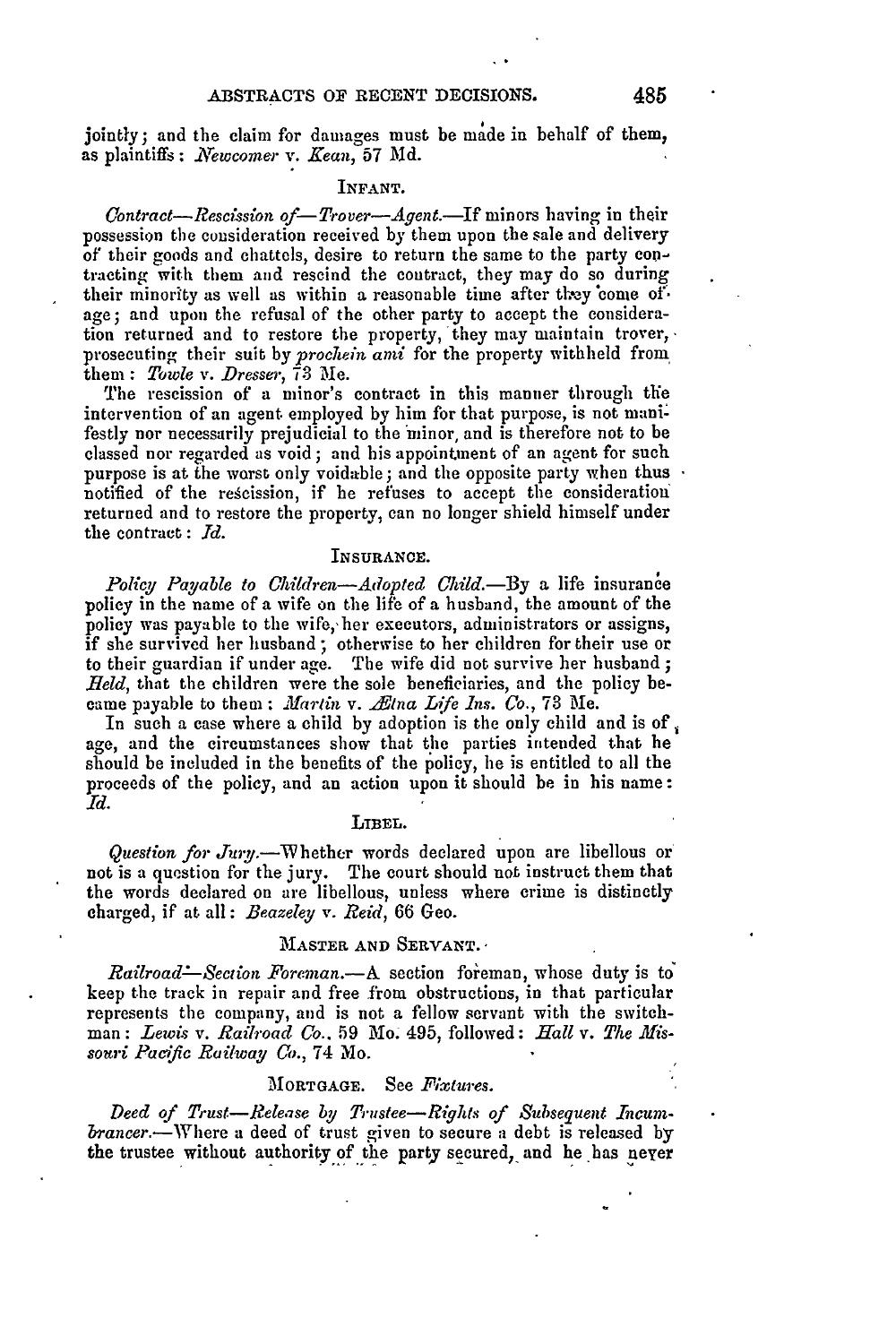anctioned or ratified the act, a subsequent ineumbrancer, even without notice of the want of authority, cannot obtain a prior lien : *Barbour* **v.** *Scottish-American Mortgage Co.,* 102 Ill.

But. if the party secured by the deed of trust authorizes the trustee to release the lien, or if he fails at once to repudiate the act of the trustee in making the release without authority, when iyformed of the *fact,* and lies by until third persons have advanced large sums of'money upon the faith of what his agent has done, he will be estopped from repudiating *thd* act as unauthorized: *Id.*

*Assignee of Note-How far Protected.-Where* a mortgagee, after an assignment of the notes secured by his mortgage, acquires the equity of redemption and enters a formal release of the mortgage upon the record, a party taking a mortgage from him upon the same premises without notice of the assignment of the notes, will acquire a lien superior to that of the holder of the assigned notes: Ogle v. Turpin, 102

An assignee of notes secured by mortgage may protect his equitable lien on the mortgaged premises, by taking and putting upon record an assignment of the mortgage, so as to give notice of his interest, and thereby prevent others from being deceived by any subsequent satisfac-, tion entered of record by the mortgagee : *Id.*

Payment by Mortgagee of Prior Encumbrance-Right of Redemp*tion.*—A mortgagee who has paid a prior mortgage or other encumbrance upon the land, is entitled to be repaid the sum so advanced when the mortgagor or his vendee comes to redeem: *McCormick v. Knox*, S. C. **U.** S., Oct. Term 1881.

### **MIIUNICIPAL BONDS.** See *Conflict of Laws.*

*Cancellation of, on Forged Assignments-Replacement.*-Where the mayor and city council had wrongfully cancelled certificates of its stock belonging to a minor, upon assignments which were afterwards' discovered to be forgeries, 'and had issued new certificates of the stock to the holders who had presented the certificates for cancellation and transfer, it was *held,* that the mayor and city council should replacethe certificates of stock belonging to the minor, and pay to his guardian all arrears of interest due: *Council of Baltimore v. Ketchum,* 57 **Md.**

# **IUNICIPAL** CORPORATIONS.

*Liability on Warrants.-A* county is not liable generally upon a warrant drawn upon a fund which has become exhausted, and which the county court has no power to replenish by taxation or otherwise: *Moody v. Cass County,* 74 Mo.

# PARENT **AND CHILD.** See *Insurance.*

#### **PARTNERSHIP.**

Proof of-Declarations of one Member-Agent.-Sayings of one. member of an alleged partnership, not made in the presence of the others, or brought to their knowledge and assented to or ratified by them, are inadmissible to establish the existence of the partnership so as to bind the other parties: *F.lournoy v. Williams,* 66 Geo.

*Payment of Individual Debt with Partnership Funds-Attachment in*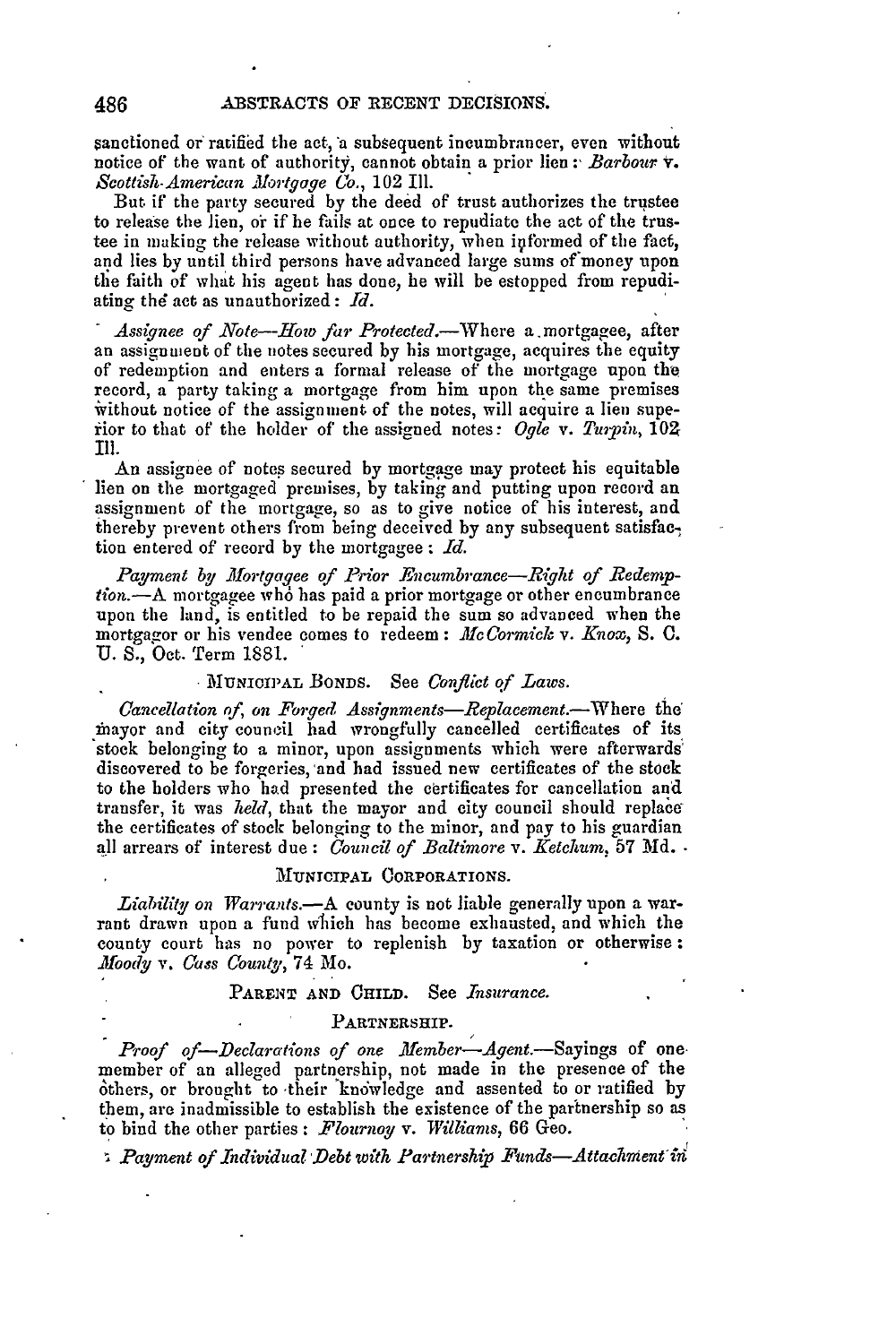*Hands of Creditor.*—The funds of an insolvent firm, paid by one partner upon his private debt, without the consent of the copartner, may be attached in the hands of the private creditor, by trustee process in behalf of a firm creditor, the private creditor knowing when he received the funds that they belonged to the firm *.Johnson v. Hersey,* 73 Me.

The principle applies, although the note upon which the payment is made, be the single partner's note with the copartner's name thereon as a surety; and although the money be collected by a draft given in the name of the firm to the order of an agent of the private creditor : *Id.*

*Endorsement on Note of Individual Partner.*—When a member of a firm makes his individual note payable to his own order, and indorses thereon his own name and the name of his firm, and receives and appropriates the proceeds thereof to his own use, the firm will be liable therefor, being duly notified, to an endorsee who, in good faith, for an adequate consideration purchased the same before maturity, ignorant of all the circumstances affecting its validity : *Redlon v. Churchill,* **73** *Me.*

The form of the note is not notice that it was given for the maker's accommodation and in fraud of the firm: *Id.*

The purchase of the note of a broker furnishes no presumption that the broker was the agent of the maker: *Id.*

### **'PATENT.**

*Re-issue—Identity of Invention—Determination.*—The question of the identity of the inventions described in the original patent and the re-issue is one for the court and not for the jury, unless it appears from the face of the instruments that extrinsic evidence is needed to explain terms of art or to apply the descriptions to the subject-matter : *ilcald v. Rice*, S. C U. S., Oct. Term 1881.

A patent for a machine cannot be re-issued for the purpose of claiming the process of operating that class of machines: *Id.*

#### **PENSION.**

*Excessive Compensation to Agent-Reovery. of .Excess.-The U.* **S.** Statutes provide severe penalties against any person taking or contracting to take from a pensioner more than the statutory price allowed for obtaining a pension. And taking an excessive sum is *per se* an unlawful and punishable act; although the taker intended no wrong or injury, and practised no deceit or duress; the intention is not an element of the offence **:** *8mart* v. *White,* **73** Me.

Money taken from a pensioner exceeding the statutory allowance for services in obtaining a pension, may be recovered of the taker by the pensioner, although obtained from him without any wrongful intention, and whether the pensioner when paying or allowing the sum, knew of the statutory protection or not. The parties do not' stand *in pari delicto : Id. .*

# **REMOVAL** OF **CAUSES.**

*Separate Controversy-Must involne distinct Cause of Action.-Repeal of Sect.* 639 *Rev. Stat.-To* entitle a party to a removal under the second clause of the second section of the Act of March 3d 1875, there must exist in the suit a separate and distinct cause of action in respect